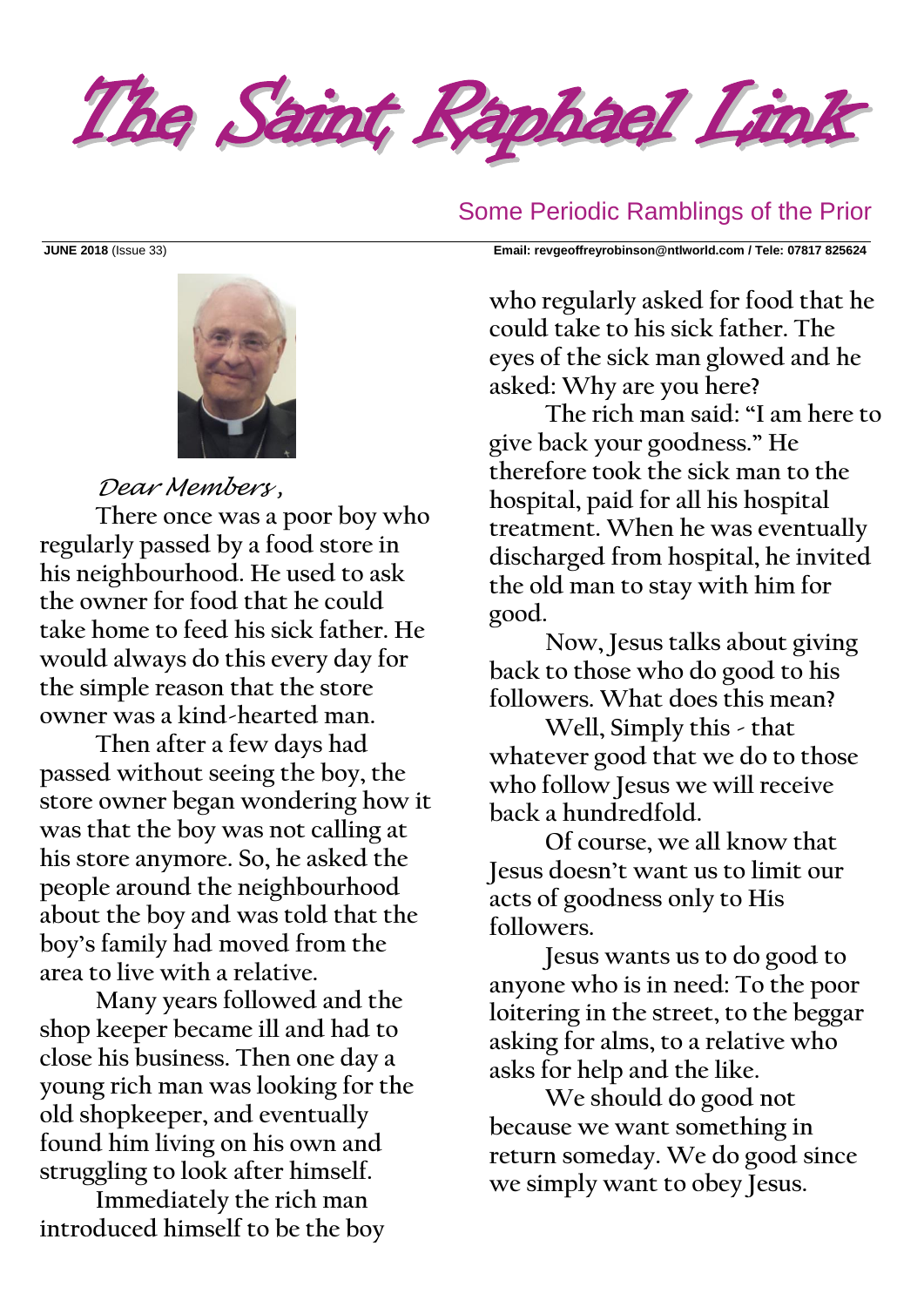**When was the last time you did good to somebody in need?**  *+Geoffrey* – GRAND PRIOR



**SICK:** Beryl Anderton / Paul Shaw / Sheila Hogarth / Ruth Barr / Kathleen Roberts / Lesley Fudge / Thelma Thompson / Marlene Addy /

Tania Walker / Lidia Flemming / Paul Sheridan / Roy Howard / Albert Jones / Charlotte Park / Nicole Vendettuoli / Ivor MacFarlane / Shaun Humphries / Lucy Riding **/** Veronica Hawcroft / Amelia Radomski / Mary Flannigan / John & Mary Howard **/** Ida Simpson / Clarice Shaw / Julie Stelling / Diane Beresford / Tony Kirby / Delia Serman / Sally Hayes / Nick Brooks / Bishop Gerard & Pam Crane / Ruth Moody & family / Brigitte & Brian Duffett / Norman Dutton, archbishop / Keith & Joan Warren / Jean / Maureen Bohanna / Eileen Duffy / Antonia / Carole Armistead / Charlotte Collins / John Langham / Anne-Marie Solley / Marjorie Hooley / Yvonne Doyle / Pamela Masih (pronounced - Massey) / Harry Shaw / Ray Pope / Derrick Hawkins Doreen Morgan / Ian Weatherall / Lilian King / Benedicta Bocaoco / Magdi Abdel Sayed / Luish Sao / Mary Park / Helen Neaves-Wilde / Fr Vernon Sexton / Deacon Matthew / Rodrigo Miranda / Roy Grainger / Grace Haywood / Edgar Bottomley / Norman Offield

**RIP:** Irene Haggart 13.6.18 / Margaret V Heald 6.6.18 / James Calder 8.6.8 / Helen Myra Leach 22.6.18

**YEARS MIND:** Michael Stahr 2010 / Ian Waterhouse 2013 / Vera Manley 2014 / David Ford 2016 / Bob Morrison 2014 / Arthur Kerr 2003.

# **Guess the Locations**

**1. Edinburgh University 2. Westminster Cathedral**

#### **A LETTER FROM THE GRAND MASTER TO CHEVALIER NORMAN OFFIELD** Dear Norman,

It is with great sadness that I have been advised of your resignation for our Order. Whilst it is a sad thing to receive at any time, in your case I fully understand your reasons. I know you have not enjoyed good health in recent times and are having a difficult time at the moment, so it is sensible that you do not burden yourself with unnecessary problems. I would like to take this opportunity to thank you on behalf of myself, the former Grand Master Howard Doe, the Officers and all members of the Order for your loyal support over the years. It is really greatly appreciated as without members such as you, an Order will always struggle. You will be missed very much by us all. On behalf of all the members of the Order, we will all remember you in our prayers. Yours in the Bonds of the Order etc. Julian

**M.E. The Chevalier Julian Gunnell, G.C.S.R., G.C.S.M.,**

### **Cook's Corner: MACARONI & CHEESE WITH BACON**



**INGREDIENTS** 6 strips bacon 8 ounces elbow macaroni (2 cups dry) 5 tablespoons butter (divided) 4 green onions (thinly sliced) Dash garlic powder 1/4 cup all-purpose flour 2 1/2 cups milk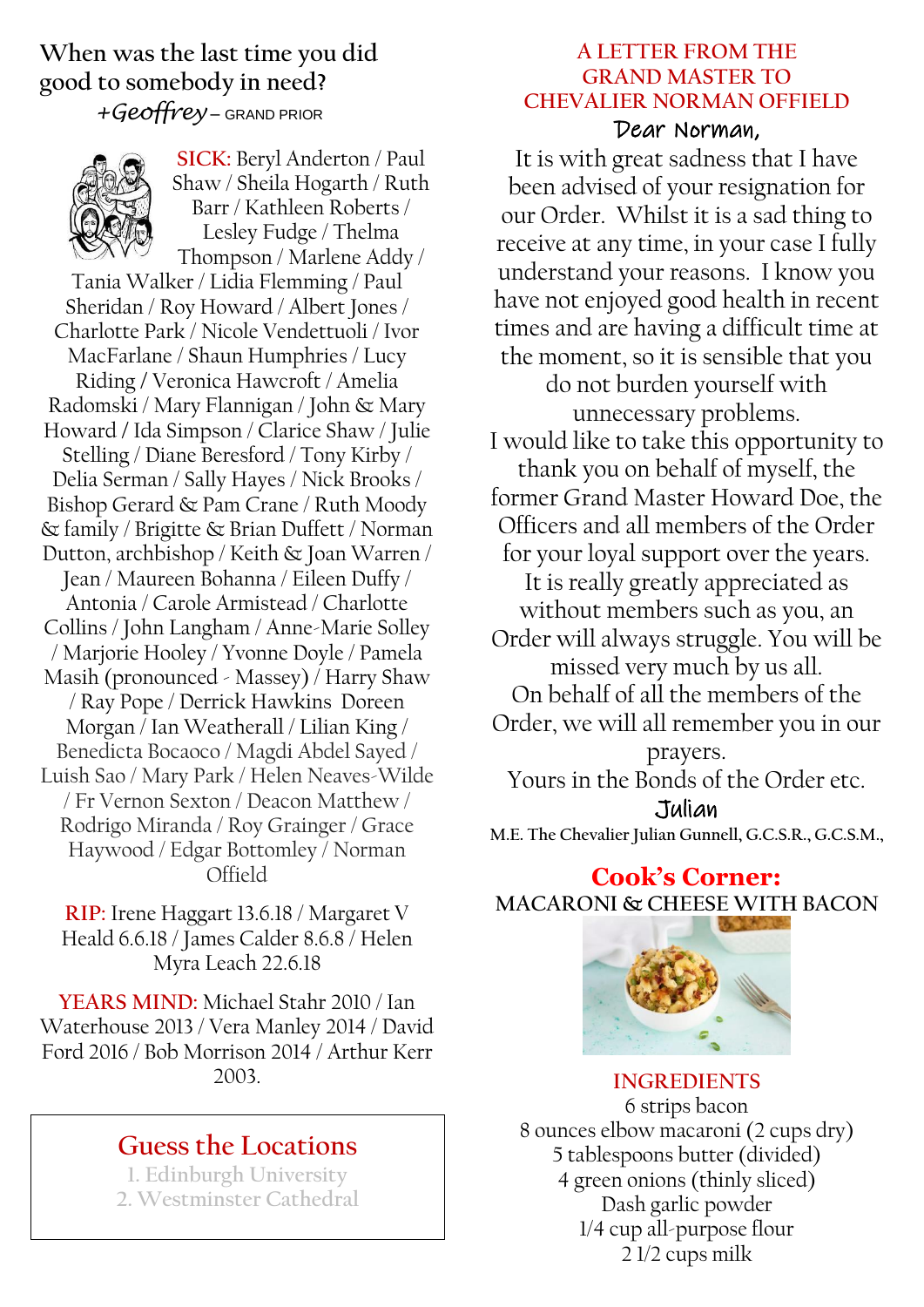Kosher salt and freshly ground black pepper (to taste) 2 cups sharp cheddar cheese (8 ounces, divided) 1 cup [soft bread](https://www.thespruceeats.com/easy-make-ahead-bread-crumbs-3057574) crumbs

## **METHOD**

Place a large skillet over medium heat. When the skillet is hot, add the bacon. Cook until the bacon is browned and crisp, turning frequently. Remove the bacon to a paper towel-lined plate to drain. Set aside.

Cook macaroni in [boiling salted](https://www.thespruceeats.com/how-much-salt-is-in-boiling-salted-water-3057784)  [water](https://www.thespruceeats.com/how-much-salt-is-in-boiling-salted-water-3057784) following package directions. Drain the macaroni in a colander, rinse with hot water, and set aside.

Heat oven to 350 F (180 C/Gas 4).

Lightly grease a 2 1/2-quart baking dish. In a medium saucepan over medium heat, melt the 3 tablespoons of butter. Add the green onions and garlic powder. Cook, stirring, for about 1 minute. Add the flour and stir until well blended and smooth. Continue cooking, stirring, for 2 minutes.

Gradually add the milk and cook, stirring, until thickened. Stir in salt and freshly ground black pepper, to taste.

Set 1/2 cup of the shredded cheese aside and stir the remaining 1 1/2 cups of cheese into the sauce. Continue cooking and stirring until the cheese has melted.

Combine the cheese sauce with the drained macaroni and then spoon the mixture into the prepared baking dish. Crumble the bacon and sprinkle it evenly over the top of the casserole.

Sprinkle the reserved 1/2 cup of shredded cheddar cheese over the bacon.

Melt the remaining 2 tablespoons of butter.

Put the breadcrumbs in a small bowl and drizzle the butter over them. Toss the breadcrumbs lightly to coat with the butter. Sprinkle the crumbs over the cheese and bacon.

Bake the [macaroni and cheese casserole](https://www.thespruceeats.com/macaroni-and-cheese-recipes-3058122) for 25 to 30 minutes, until lightly browned and bubbly.

# **GUESS THE LOCATIONS:**





# **Saint John Southworth**



Saint John Southworth came from a Lancashire family, the principal members of which seemed to have lived at Samlesbury Hall. He is thought